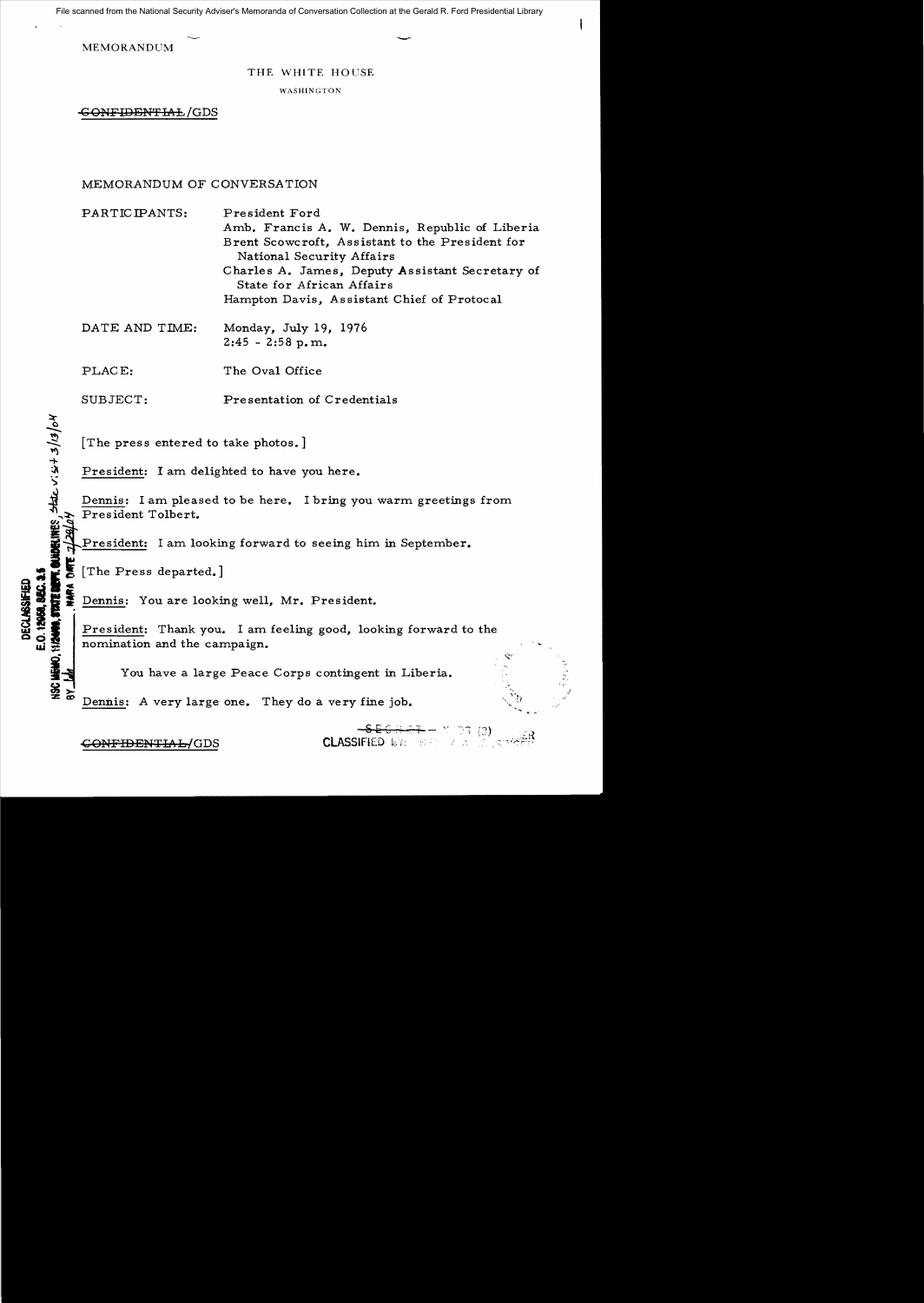## $\frac{1}{\sqrt{GD}}$ et the CONFIDENTIAL CODS of the CONFIDENTIAL CODS of the CONFIDENTIAL CODS of the CONFIDENTIAL CODS of the CODS

President: What do they do, mainly?

Dennis: Mainly education, but they are also in the technological area.

President: How are your economic conditions?

Dennis: They could be better. We hope for better cooperation with the United States and other countries. President Tolbert will be interested in talking to you about this. He also is looking forward the United Nations and to addressing it. We were the first African state to do it, in the 1940's. I would hope he would have the opportunity to address the Congress.

President: As you know, we have separation of powers. I do hope it will work out.

Dennis: I hope we can get a Joint Society arrangement. We have a unique relationship and we think a US-Liberian society would bring our countries closer together.

President: How long have US -Liberian relations been going on?

Dennis: Since 1860.

President: How is your economy moving?

Dennis: It is starting to pick up. We are trying to instill self- help and self-reliance.

President: What is the population and is it growing or stable?

Dennis: It's about 1.5 million and growing at over  $3\%$  each year.

President: I am happy to have you here, and I'm looking forward to seeing you tomorrow night  $\lceil$  at the White House reception for the Diplomatic Corps] and to receiving President Tolbert in September.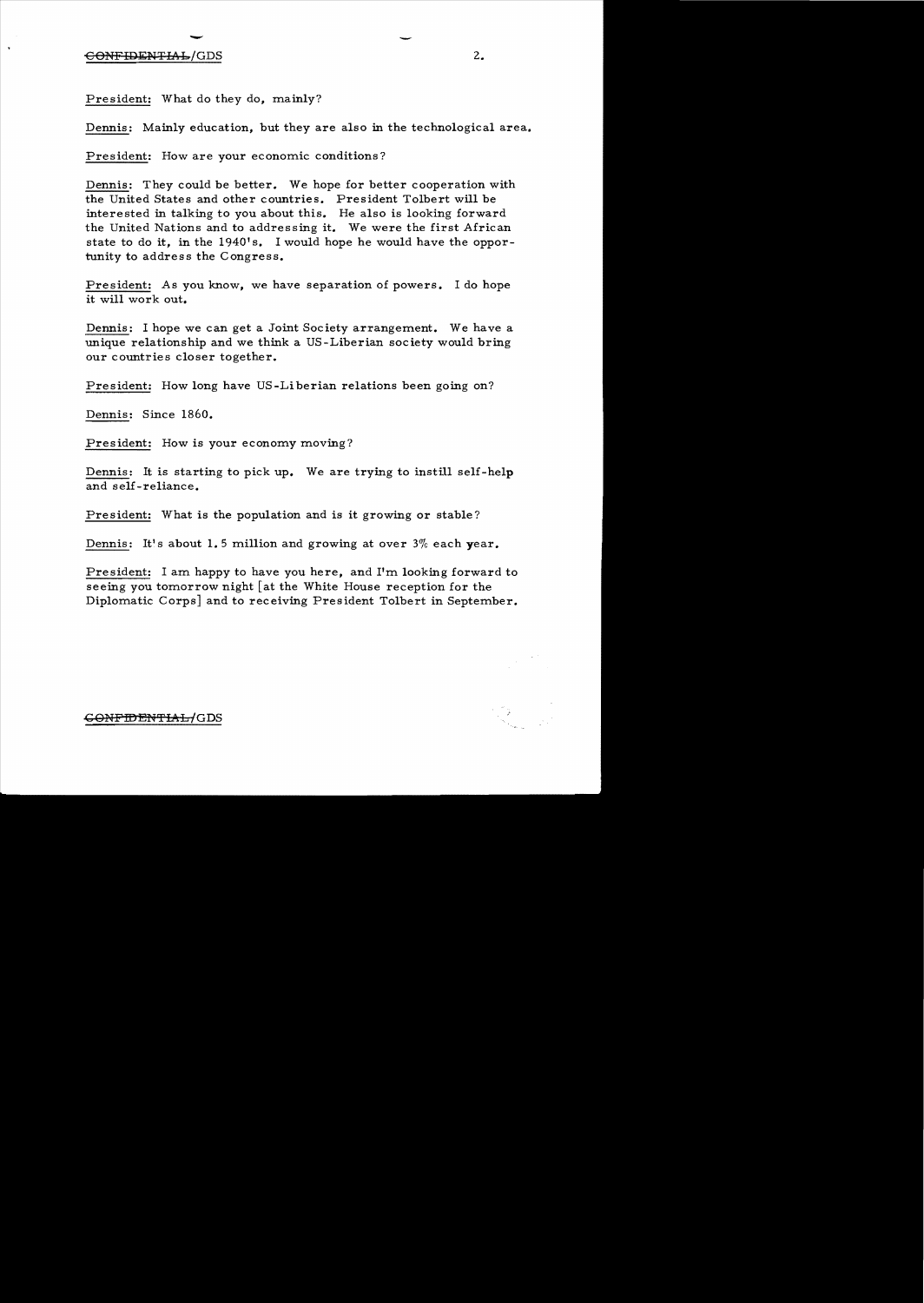P/annt Deninis (Livrepa)<br>19 july 76

Persin P Detrychted to have you the<br>D Pleased to be have. I have you were greating P & lotting famalle fering high in Sept. D gam in bothing will Un. P.<br>P I feeling good, bothing proven to warmetic e companyon Jan hour a lasge par lorg in hibrin P what do they is manish? and. Monroe you em undations D Thy cand the botter, We hope to better cap WS - There. PTol. will be inthested in Tosting to somethint this. He also briting france I would hope to want things shows of por to adher Cong.<br>l'a jou hum un hom reposation y famille date by it will work out, Iboge une empeta point soustig arrangedant. We have environce utatrishy & we think Combito class together. P Ham Any lune US- Librim Whitis himpoin 1. Stice 1860.

**DECLASSIFIED** E.O. 12958, SEC. 3.5 NSC MEMO, 112408, STATE DEPT. GUIDELINES State k v. ens 3/13/04<br>BY Jola NARA DATE 1/24/04